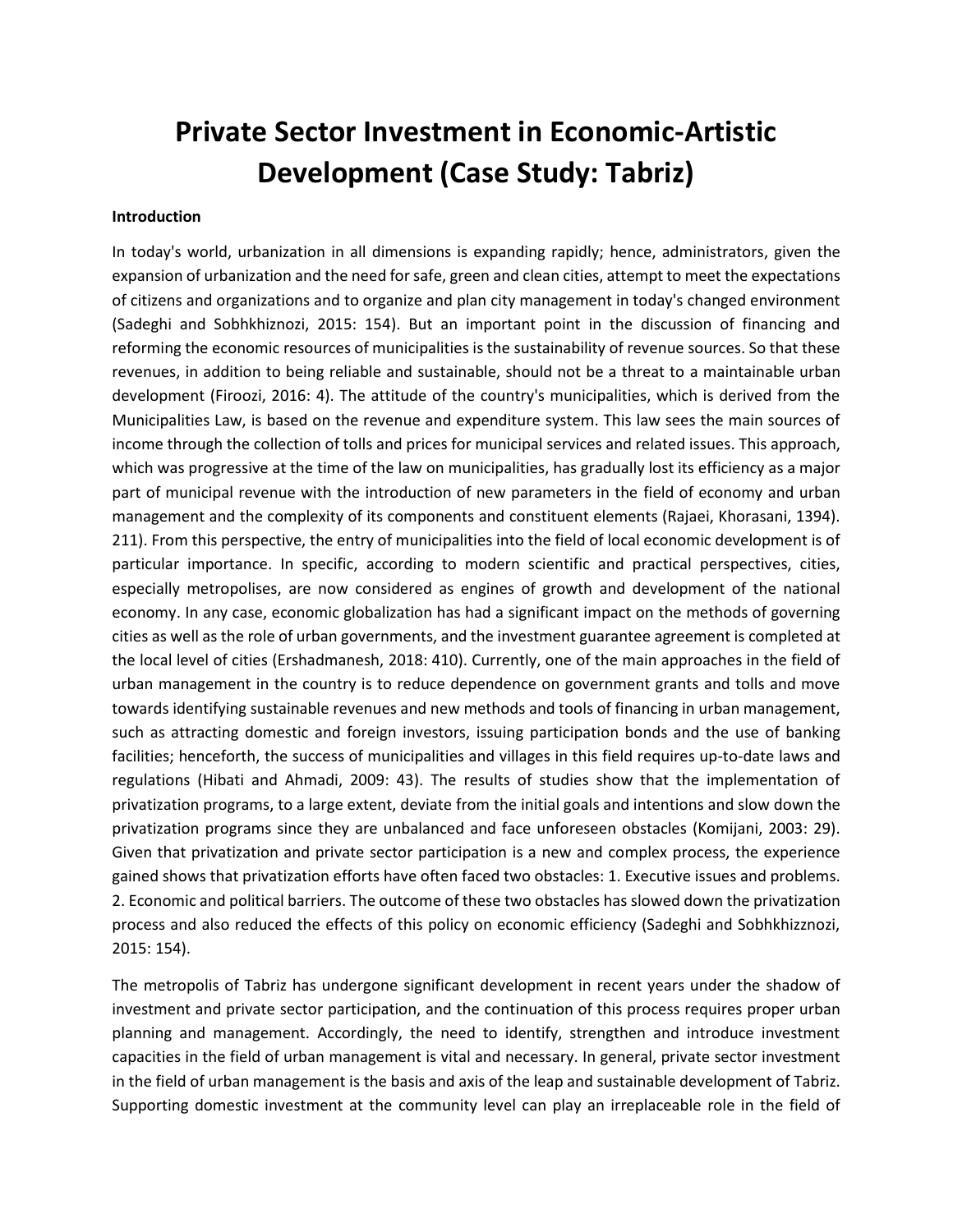economic prosperity and provide suitable economic conditions for financial and artistic growth and development to create many incentives for human resources and investors. The development of economic activities will not be possible without providing the conditions for increasing capital formation in these activities. There is no doubt that this requires the practice and active participation of the private sector in the investment process. Considering the venture opportunities in the field of industry, mining, agriculture, trade and tourism in the city of Tabriz, today there is no doubt that the use of private sector investment resources and stockholders, both domestic and foreign, can be one of the main strategies for economic and artistic development of this city since it is not possible to depend on traditional and classical solutions to provide resources to meet the growing needs of public services in the metropolis of Tabriz. Considering the prominence and necessity of private investment, this study deals with the role of private sector investment in economic and artistic development in the city of Tabriz.

In the following, we will describe the researches that have been done in common fields with our research. In their study, Lotfi Jordan and Halkum (2010) examined the framework of the neoclassical growth model for developing countries using panel data. This study shows that public investment leads to the completion of private investment. Hatano (2010) in his research states that for Japan there is a positive relationship between private and public investment. In this study, which was performed in the form of an error correction model, in fact, the effect of forced replacement was rejected. Yode (2011) in a study examining public spending, public investment and agricultural sector growth in Nigeria. The results of this study show that the increase in public spending has a positive effect on the growth of the agricultural sector. Therefore, it is recommended that policymakers implement both private and public investment in a combined policy to ensure that both in the short and long term, agricultural productivity is not undermined. Kaplan and Giovanni (2011) in a study examined a model for consumption response to stimulus payment using the classical Baumol-Tobin money demand model. In the framework of this model, it is stated that the household can use two types of cash and non-cash assets. The optimal life cycle pattern shows that wealthy households maintain low cash and large non-cash assets, and wealthy individuals are more inclined to use transient incomes for consumption. Kim and Nguyen (2012) acknowledged the relationship of forced substitution in the US economy during the period 1980-2006 and concluded that this relationship is realized not through interest rates or tax rates, but through the labor force channel. Ling and Wei (2013) in a study examined the nonlinear effects of fiscal policies on private consumption using the Markov Switching model in China. The results of the study indicate that with fiscal policy in China, government consumption has a strong non-Keynesian nonlinear effect on private consumption during 1980-78 and 1997-84. During this period, the effect of non-Keynesian taxation is not significant and the effect of government investment is linearly asymmetric. They conducted another test for the reasons for the nonlinear effects, which shows that in China the initial financial condition and the degree of financial stabilization are not related to the nonlinear effects of fiscal policy, and the government should pay close attention to the characteristics of the commodity market and labor to identify conditions and regimes. Have nonlinear effects. Belger and Khan (2014) hypothesized that private sector investment in developing countries depended on three important factors: cyclical economic conditions, access to credit resources, and the level of government investment. They distinguished between government infrastructure and non-infrastructure investment, concluding that government infrastructure investment complements private sector investment, and that government investment in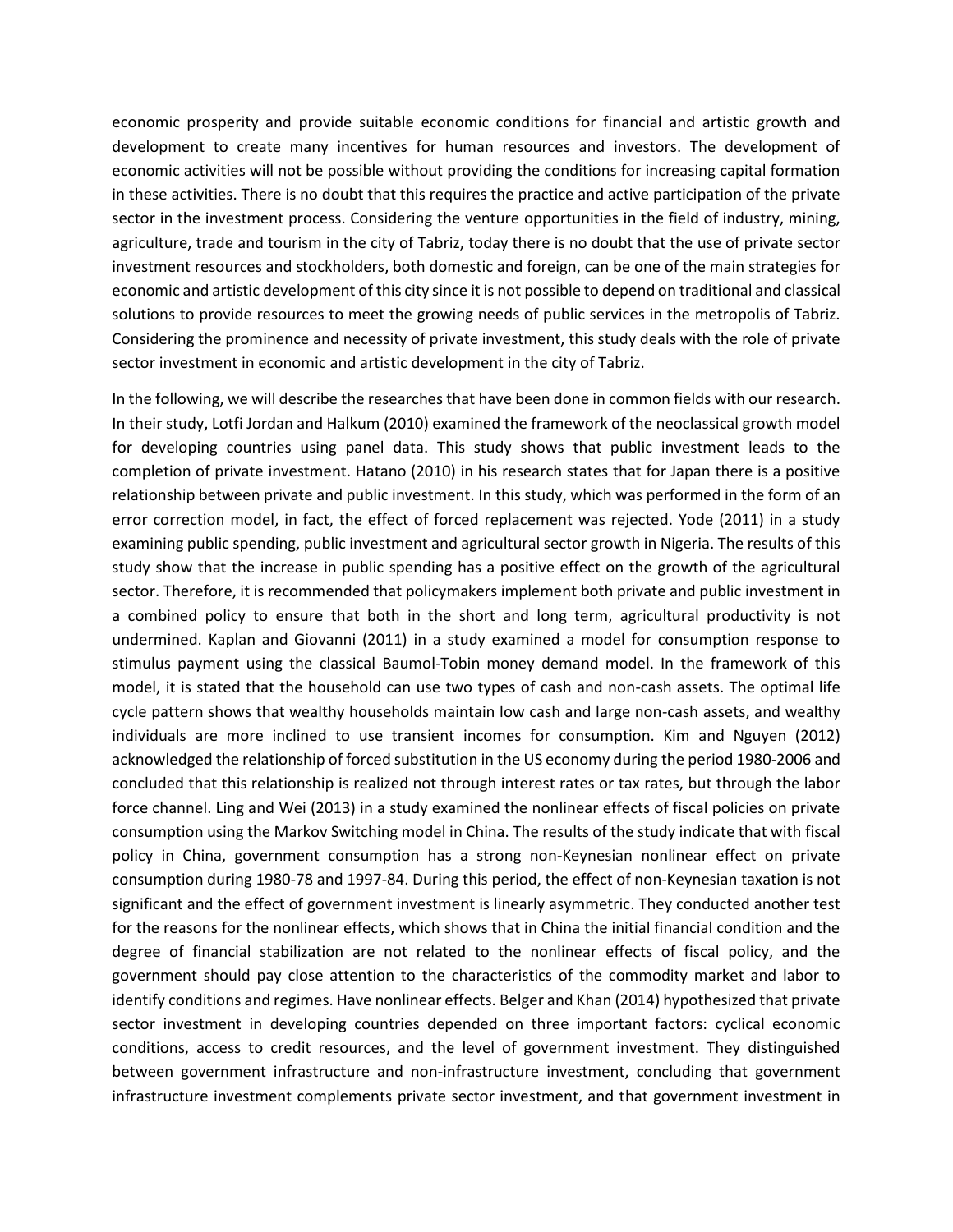non-infrastructure competition competes with private sector investment, which represents the effect of forced substitution. Kaya and Sen (2015) also studied private consumption taxes and expenditures in Turkey in a study using the SVAR structural model and quarterly data for the period 2003-2003. The results show that the effects of tax shocks on the components of consumption expenditures in the short and long term are different and in the short term, all taxes have a significant effect on the components of consumption expenditures, while in the long run only two types of taxes (VAT and VAT). Personal income) are effective. Turki and Farahani (2013) evaluated the effect of inflationary uncertainty on investment in developing countries. For this purpose, the regression model was estimated by panel data related to the selected developing country in the period 1357-1387. The results showed that uncertainty significantly reduces domestic investment linearly. Turki Samaei and Ahmadi (2014) using aggregate models and error correction, examined private investment behavior with respect to macroeconomic uncertainty and government spending in Iran's industrial sector. According to the results, public spending on government has stimulated private investment, while the effect of current spending has been negative. Macroeconomic uncertainty has also negatively affected private sector investment in the long run. Ansari Nasab and Torab (2015) in an article have studied the short-term and long-term effects of consumption tax and income tax on private consumption in the Iranian economy using the autoregressive model with distributed intervals (ARDL). Analysis of variance shows that the effect of income tax on private consumption is almost twice that of consumption tax, so that the coefficient of variable income tax in the long run is 0.249 and the coefficient of variable consumption tax is 0.116. Wahhabi et al. (2016) examined government debt on private sector consumption in OPEC member countries. In this study, the nonlinear effects of government debt on private sector consumption in OPEC member countries for the period 2000- 2012 were investigated using a mild panel transfer regression model. The results of the model estimate indicate a strong nonlinear relationship between the studied variables and suggest a dual-mode model with a threshold of 7%.

In the process of conducting this research, in the first step, based on the sampling method, expert groups and businesses were identified. Furthermore, library and field methods were used simultaneously to collect information. In the library method, content analysis methods and review of statistics and documents and in the field method and questionnaire methods has been used. Also, the statistical population of the present study is based on managers, planners and experts related to the research topic who have an effective role in the field of study. In order to collect data, 400 questionnaires were distributed among the statistical population, of which 390 questionnaires were collected by the questioner. Also, 6 questionnaires were removed due to incompleteness. Thus, 384 questionnaires were obtained in this study, the data of which were used in the analysis. Then, based on Cochran's formula, the sample size of the statistical population of this study was calculated with a 5% error of 384 people. To evaluate the reliability of the questionnaire, first the questionnaire was given to 30 experts and then Cronbach's alpha test showed that all factors had an acceptable value. In data analysis method, factor analysis and exploratory factor analysis were used. Then, based on the SWOT strategic matrix model framework, a questionnaire was designed and distributed among these groups, and finally the data were obtained to develop strategies to attract private sector participation in economic and artistic development projects in Tabriz.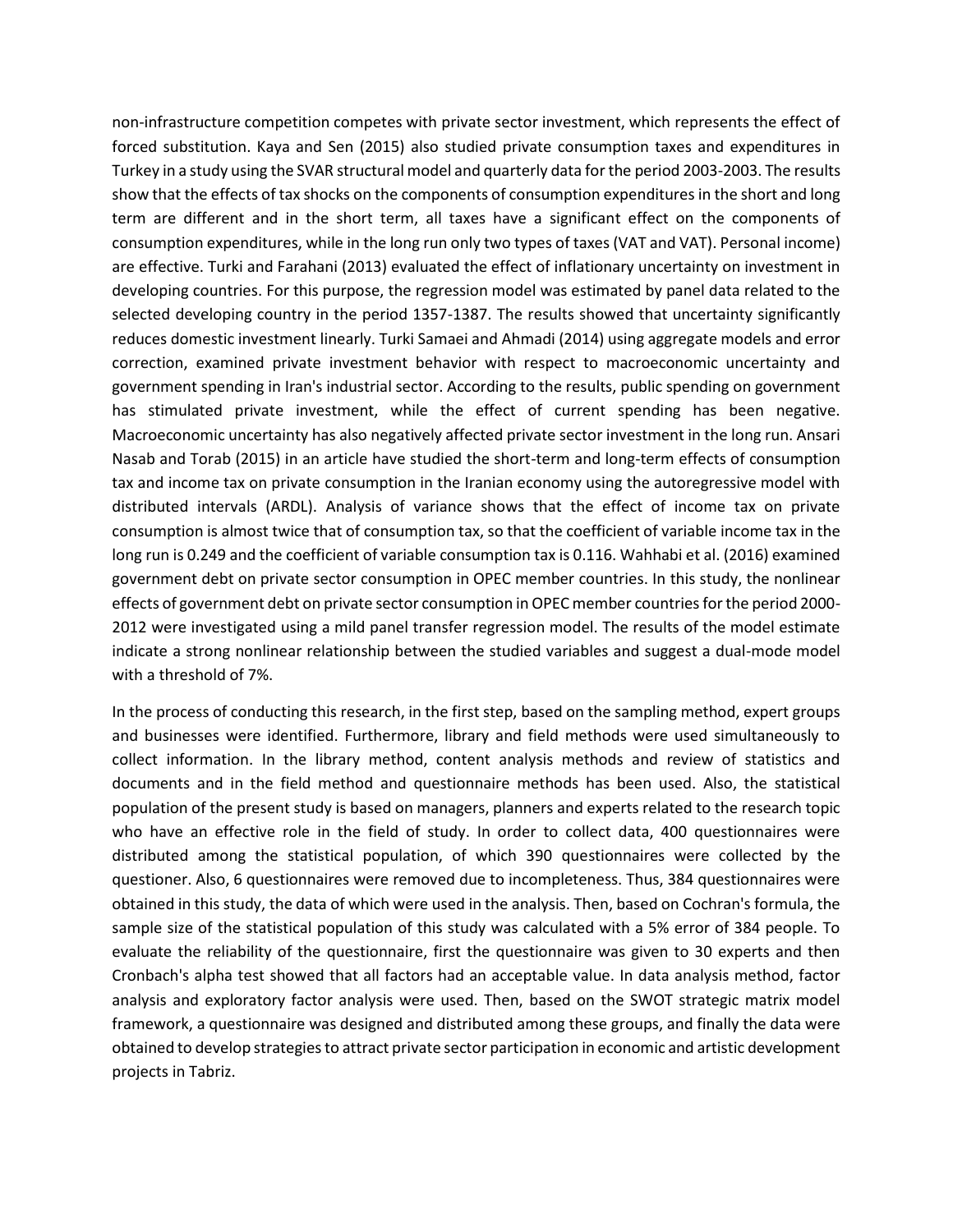#### **Conclusion**

The attitude of the country's municipalities, which is derived from the municipal law, is based on the revenue and expenditure system. This law sees the main sources of income through the collection of tolls and prices for municipal services and related issues. This attitude, which was effective at the time of the enactment of the municipal law, has now lost its effectiveness as a major part of municipal revenue with the introduction of new parameters in the field of economy and urban management and the complexity of its factors and constituent elements. In this regard, the dependence of the municipality and the city on revenue sources, which is heavily influenced by periods of economic prosperity and recession, has caused municipalities to lack decision-making power in investing, planning and implementing actions in various areas and is strongly influenced by the market and its factors; in some cases, they are not even able to pay their current expenses and pay their staff salaries with long delays. The economic problems caused by the lack of income generation in recent years, such as the recession in land prices and the decline in construction within cities, along with the reduction of liquidity, is one of the most difficult periods for the country's municipalities. On the other hand, in order to reach the decision-making point for investing, an investor must ensure the profitability of his activity and the right of ownership and non-encroachment on his capital. The investor also examines his future profits and losses before allocating his capital to the investment; Hence, he decides what activities to devote his resources to that have the maximum efficiency throughout the project. From this perspective, economic components affect the type of investment. This means that if the future perspective indicates the security of capital and economic stability, the investor will move towards physical and long-term investment, and in the absence of investment security and economic instability, service investments, hoarding and trading will be formed.

On the other hand, although the amount of private sector investment in urban economic and artistic growth and development has not been significant, but the study of private sector investment in developing countries shows that the main reason for the slowdown in economic growth is the decline in investment rates. In particular, it has been private sector investment. One of the most important sectors in which the private sector can be effective through investment is the financing of economic and artistic development projects by municipalities. Although the municipalities and Islamic councils in our country have been declared financially and revenue-wise independent of their non-governmental nature and legal personality, in accordance with the law of 1983, two decades ago, by preserving Islamic and Iranian principles and foundations. No exact implementation was achieved to achieve this strategic goal. In other words, the necessary preconditions for financial and income independence and the provision of nongovernmental sources of funding from non-governmental organizations have not been provided. Although in the current situation, the main source of income for municipalities in order to perform public services is the approval of tolls and prices of services using the authority of Islamic councils, but the fact is that this source and solutions are not enough and in the future and if no serious measures are taken Development of revenue sources, municipalities and Islamic councils will face serious problems in the economic and artistic development of cities. Examining the experienced models and the way of activity and providing credit and providing services to municipalities and villages, it seems that these institutions should adopt new methods and support investment, both domestic and foreign. The mentioned cases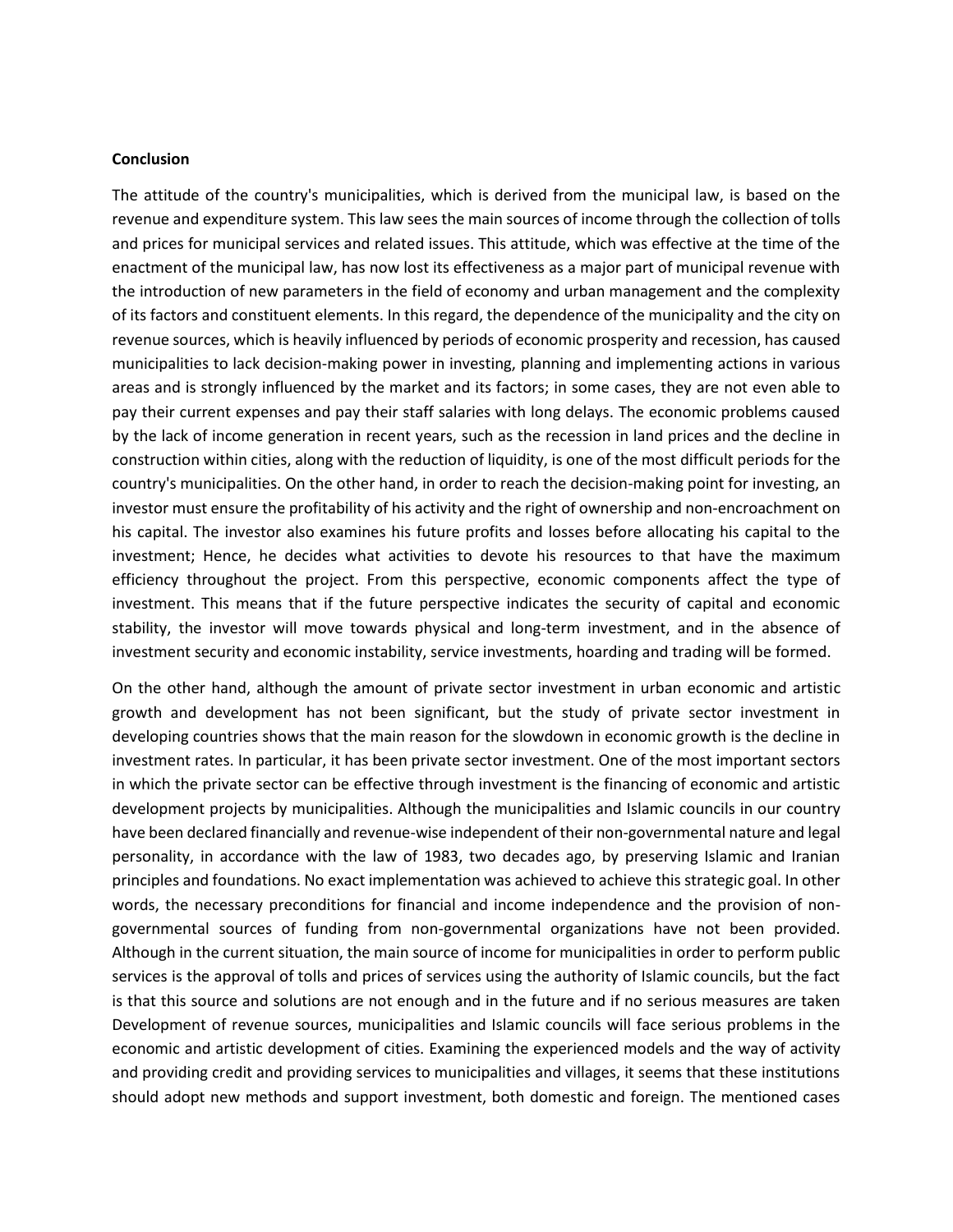show the importance and necessity of this research. In addition, considering that the Tabriz Metropolitan Municipality has considered the following as a strategy in the field of investment and participation, we present our research suggestions:

1- Investigating the use of economic potentials in the region, especially in order to increase the quality of urban economic and artistic projects.

2- Investigating the causes of administrative bureaucracy and parallel systems in the city of Tabriz and identifying its main roots.

3- Presenting an urban model based on geographical zoning.

4- Organizing and managing the issuance of business licenses in the economic and artistic fields.

5- Forming committees to improve the business environment in all related agencies.

6- Continuous monitoring of the business environment with the cooperation of private sector organizations in order to rationally improve the ranking of the province and its center.

## **References**

#### **Books:**

Bakhtiari, S. (2005). Macroeconomics, Isfahan: University of Isfahan Press.

East Azarbaijan Province Planning Work Report (2015). Economic and Investment Deputy of Tabriz Municipality.

Hibati, F. and Ahmadi, M. (2009). Public-Private Partnership: The New Financing System in the Transfer of Central and Local Government Infrastructure Projects to the Private Sector, The First International Conference on Financing Development in Iran.

Komijani, A. (2003). Evaluating the Performance of Privatization Policy in Iran, Tehran: Ministry of Economy and Finance.

## **Articles:**

Ansari Nasab, M. and Torab, F. (2015) "Study of short-term and long-term effects of consumption tax and income tax on private consumption in the Iranian economy", Quarterly Journal of Fiscal and Economic Policies, 3 (12), pp. 78-57.

Asghari Zamani, Akbar, Sharifzadeh Aghdam, Ebrahim (2016), "Study of council management performance in physical stability of Piranshahr urban neighborhoods", Journal of Geography and Planning, 20 (56), pp. 17-1.

Dehdejani, J. (1398). "The role of education in the development of entrepreneurship in Iranian handicrafts", Islamic Art Studies, Fifteenth Year, No. 33, Spring 1398, pp. 148-163.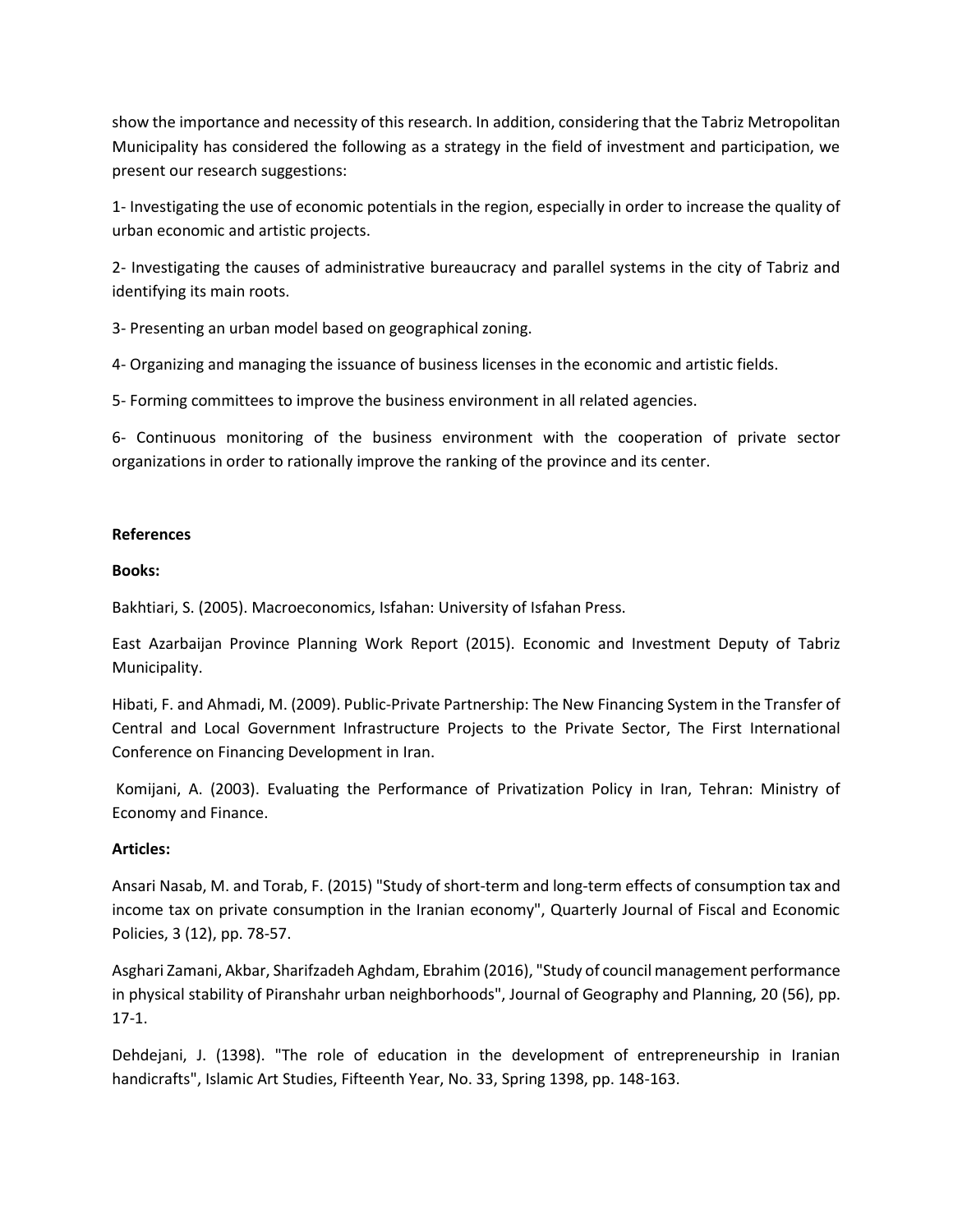Ershadmanesh, H. (2017). "Protecting the urban population against enemy threats with a passive defense approach (case study of Tehran metropolis), Urban Management, No. 49, Winter 2017, pp. 409-429.

Firoozi, M. A., Sajjadian, N. and Alizadeh, H. (2016). "Prioritization of the application of non-Euclidean planning theory criteria in urban planning in Iran", Journal of Geographical Space, Islamic Azad University, Ahar Branch, 16 (53), PP. 21 -1.

Khalifeh Soltani, S. A., Rahimi, M. and Azizollahi, B. (2013). "The effect of market competition on investment decisions of manufacturing companies of Tehran Stock Exchange", Quarterly Journal of Accounting Reviews, 1 (1), PP. 96-81

Mehdizadeh, A. (2009). "Reflections on cultural development, artistic development and the position of the educational institution in it", Cultural Engineering Monthly, Fourth Year, No. 35 and 36, December and December 2009, pp. 29-36.

Rajaei, A., Khorasani, M. A. (2015), "Recognition and analysis of barriers to private sector investment in urban development projects (Case study: District 10 of Tehran Municipality)", Geographical Research on Urban Planning, 3 (2), pp. 210-191.

Qehiyehi, B., Malek Hosseini, A.; Rahmani, B. and Qehiyehi, M. (1398). "Study of the inscriptions of traditional buildings on the subject of security and justice in creating social stability (Case study: Arak city), Islamic Art Studies, Year 15, No. 33, Spring 1398, pp. 190-219.

Rahmati Dalir, S., Malek Hosseini, A. (1398). "Assessing the Compatibility of Urban Management in Iran with the Principles of Good Urban Governance (Case Study: Kangavar City)" Islamic Art Studies, Fifteenth Year, No. 33, Spring 1398, pp. 164-189.

Sadeghi, K., Sobhkhiz Zanozi, Sh. (2015). "Factors affecting private sector participation, as an approach to providing sustainable financial resources for municipal projects", Quarterly Journal of Economics and Urban Management, 11, pp. 171-153.

Turki Samaei, R., Ahmadi, L. (2014). "The effect of inflation uncertainty on real private private investment in the industrial sector of Iran's economy", Business Research Journal, 70, pp. 111-93.

Turki, L., Farahani, M. (2013). "Analysis of the effect of uncertainty on investment in selected developing countries, Journal of Regional Economics and Development", 5 (20), p. 167-151.

Wahhabi Ardakloo, N, Shahbazi, K. and Khodavisi, H. (2016). "The Impact of Government Debt Thresholds on Private Sector Consumption in OPEC Countries", Quantitative Economics Quarterly, 13 (3), 135-111.

## **English sources:**

Blejer, M.I & Khan, M.S. (2014). Government policy and private investment in developing countries. FMI, Staff papers, 31.